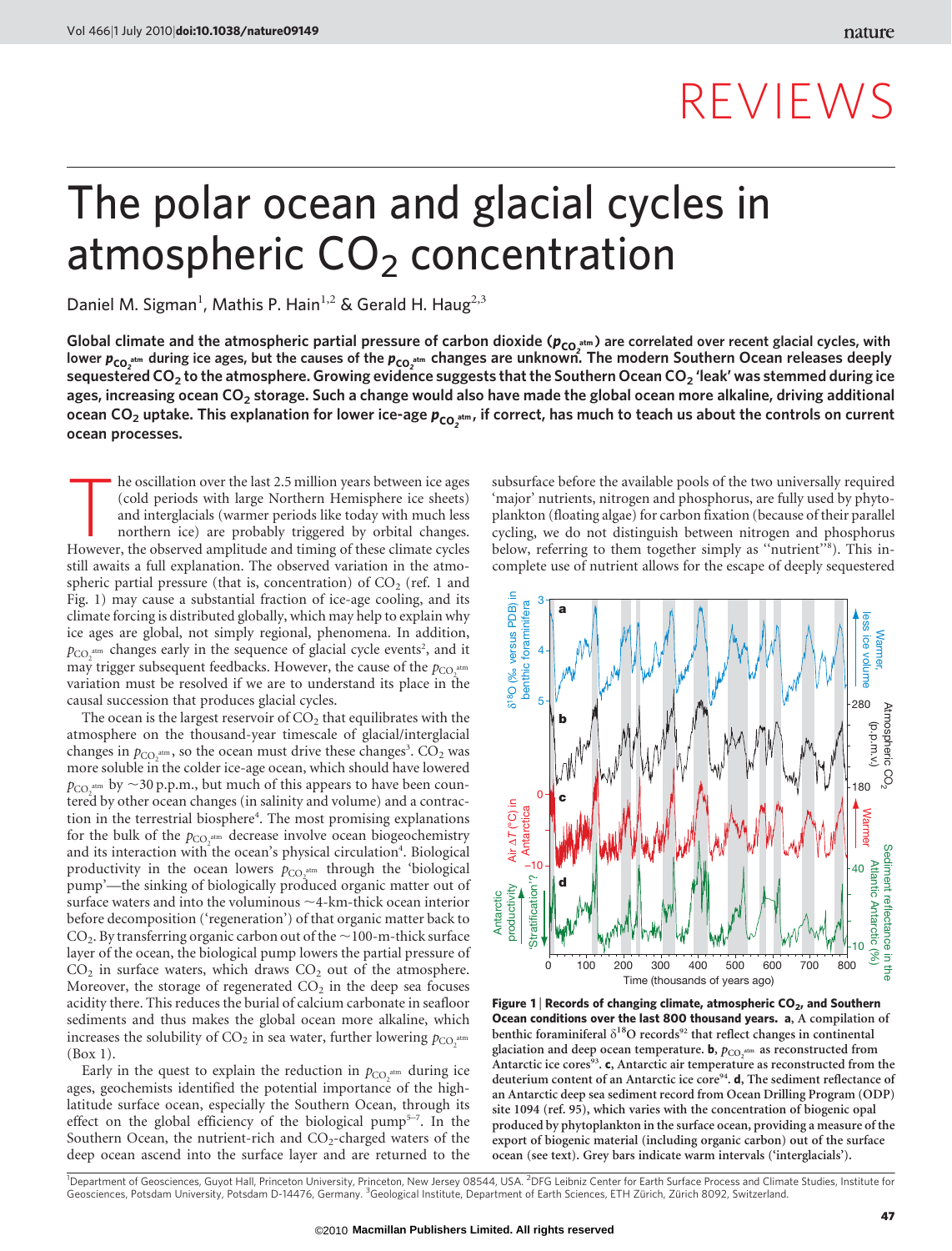#### Box 1 | The ocean's inorganic carbon chemistry

For a given temperature, the  $CO<sub>2</sub>$  concentration that the ocean works to impose on the atmosphere is determined by the dissolved  $CO<sub>2</sub>$ concentration in surface water, which in turn depends on two chemical properties: (1) the concentration of dissolved inorganic carbon (DIC), which includes dissolved  $CO<sub>2</sub>$ , bicarbonate (HCO<sub>3</sub><sup>-</sup>), and carbonate  $(CO_3^2)$ ; and (2) alkalinity (ALK), which is roughly sea water's acidbuffering capacity, the excess base in sea water that causes dissolved  $CO_2$  to be deprotonated to HCO<sub>3</sub><sup>-</sup> and CO<sub>3</sub><sup>2-</sup>. If all else is considered constant, higher alkalinity causes more of the DIC to be  $\mathsf{CO_3}^{2-}$  and less of it to be dissolved  $CO<sub>2</sub>$ ; thus, an increase in mean ocean alkalinity lowers  $p_{CO_2^{\text{atm}}}$ . In the opposite sense, increasing DIC while holding alkalinity constant raises the concentration of dissolved  $CO<sub>2</sub>$  and, less intuitively, lowers the concentration of  $CO_3^2$  by making the water more acidic.

The biological pump lowers  $p_{CO_2^{\text{atm}}}$  by decreasing the concentration of DIC in surface waters—its most direct effect—but also by increasing whole-ocean alkalinity. Consider the thought experiment of turning on or strengthening the biological pump (also known as the 'soft tissue' pump, referring specifically to the sinking of non-mineral organic matter,  $C_{org}$  in Box 1 figure). The biological pump removes DIC from the surface as  $\bar{C}_{org}$  and transfers it by sinking and subsequent decomposition into the deep ocean, where the regenerated DIC lowers the deep CO $_3{}^{2-}$ . This decrease in the CO $_3{}^{2-}$  of deep water affects its saturation state with respect to the biogenic calcium carbonate  $(CaCO<sub>3</sub>)$  that is produced mostly in low-latitude surface waters and sinks to the deep sea floor. Specifically, the decrease in deep  $\mathsf{CO_3}^{2-}$ shoals the 'calcite saturation horizon', the ocean depth below which sea water is undersaturated with respect to the  $CaCO<sub>3</sub>$  mineral calcite (the solubility of calcite is pressure-dependent and thus increases with depth). This, in turn, shoals the 'lysocline', the depth transition from shallower sea floor where calcite is preserved and buried to the deeper sea floor where it is dissolved back into the ocean. The net result is a decrease in the global ocean's burial rate of  $CaCO<sub>3</sub>$ . Because  $CaCO<sub>3</sub>$ burial is the main mechanism by which the ocean loses alkalinity, a decrease in  $CaCO<sub>3</sub>$  burial causes an excess in the input of alkalinity to the ocean from rivers. Steady state is restored when rising wholeocean alkalinity increases the deep ocean  $\overline{\text{CO}_{3}}^{2-}$  and  $\overline{\text{CaCO}_{3}}$  burial rate back to their original levels. By that time, the increase in wholeocean alkalinity has lowered  $p_{\text{CO}_2^{\text{atm}}}.$ 



 $CO<sub>2</sub>$  back to the atmosphere, raising  $p_{CO_2}$ <sup>atm</sup>. Three basic mechanisms have been recognized by which this Southern Ocean leak in the biological pump may have been reduced during ice ages: (1) a decrease in the exchange of Southern Ocean surface waters with the ocean interior<sup>9,10</sup>, (2) an increase in the degree to which Southern Ocean surface nutrient is consumed by phytoplankton<sup>9,11</sup>, and (3) an increase in seaice coverage, causing a decrease in the ability of  $CO<sub>2</sub>$  to escape from supersaturated Southern Ocean surface waters<sup>12</sup>.

Rather than reviewing all aspects of glacial/interglacial  $p_{CO, atm}$ change<sup>4,13</sup>, we focus here on the hypothesis that the Southern Ocean is its primary driver. This hypothesis, though still speculative, has gained support from the shortcomings of low-latitude alternatives<sup>4,14-16</sup> and from recent data on the sequence of events at the end of the last ice age $17-22$ . We focus here not on the current status of the palaeoclimate data but rather on how the hypothesis itself relates to



Figure 2 | Symbolic diagram of the ocean's biological pump. The blue, black and orange lines show the transport of water, major nutrient (represented by phosphate,  $PO_4^3$ <sup>-3</sup>), and  $CO_2$ , respectively. The solid, wavy and dashed lines indicate transport by water flow, sinking organic matter, and air–sea exchange, respectively. The loop on the left shows the high efficiency imparted to the pump by the low-latitude, low-nutrient surface regions. Nutrient-bearing subsurface water is converted into nutrient-depleted sunlit surface water. This is coupled with the complete biological assimilation of the major nutrients nitrate and phosphate in the production of particulate organic matter, which then sinks into the ocean interior, where it is decomposed to 'regenerated' nutrient and excess  $CO<sub>2</sub>$  ( $CO<sub>2</sub>$  added by regeneration of organic matter), sequestering  $CO<sub>2</sub>$  away from the atmosphere and in the deep ocean. The nutrient-poor surface waters do not return immediately into the interior but must rather become cold and thus dense; this occurs in the high-latitude North Atlantic. The loop on the right shows the low efficiency imparted by the high-latitude, high-nutrient surface regions, currently dominated by the Southern Ocean, especially its Antarctic Zone near the Antarctic margin. There, nutrient-rich and excess  $CO<sub>2</sub>$ -rich water comes into the surface and descends again with most of its dissolved nutrient remaining (now referred to as 'preformed'). In so doing, this loop releases to the atmosphere  $CO<sub>2</sub>$  that had been sequestered by the regenerated nutrient loop. Among many simplifications, this diagram omits  $CaCO<sub>3</sub>$ production and dissolution.

our broader understanding of the ocean, including its carbon and nutrient chemistry, physical circulation, and biological fertility. A central outcome of this review is that ongoing debates about the Southern Ocean in the past correspond directly to longstanding questions about the modern polar ocean.

#### The biological pump and ocean alkalinity

The efficiency of the biological pump is usefully framed in terms of the proportion of ''preformed'' versus ''regenerated'' nutrient in the ocean interior<sup>8,23,24</sup> (Fig. 2). Regenerated nutrient derives from organic matter that was produced in the surface ocean by the photosynthesis of phytoplankton, sank into the ocean interior, and was there regenerated to the inorganic forms of carbon and nutrient (wavy downward arrows on the left in Fig. 2). Thus, the presence of regenerated nutrient in the ocean interior is linked to, and records, biological sequestration of  $CO<sub>2</sub>$  there. Preformed nutrient originates as nutrient dissolved in the ocean surface that is left unused by phytoplankton and is carried into the interior by ocean circulation (straight downward arrows on the right in Fig. 2). Preformed nutrient represents a missed opportunity for the ocean to sequester  $CO<sub>2</sub>$ , such that the production of new deep water with high preformed nutrient effectively releases ocean-stored excess  $CO<sub>2</sub>$  to the atmosphere  $(CO<sub>2</sub>)$ escaping on the right in Fig. 2). The ratio of regenerated to preformed nutrient is thus a measure of the efficiency of the biological pump, with a completely efficient pump if the nutrient in the ocean interior is entirely regenerated.

In the vast low-latitude ocean, nutrient upwelled or mixed into the surface waters is nearly completely consumed and returned to the ocean interior as sinking organic matter. Therefore, the low latitudes impose a low preformed nutrient concentration on the ocean interior (Fig. 2, left side). However, the warm and buoyant surface waters of the low latitudes cannot directly re-enter the cold and dense deep ocean. Rather, low-latitude surface water is a major ingredient of North Atlantic Deep Water (NADW), giving NADW a low preformed nutrient content (Fig. 2). Thus, NADW formation is a primary agent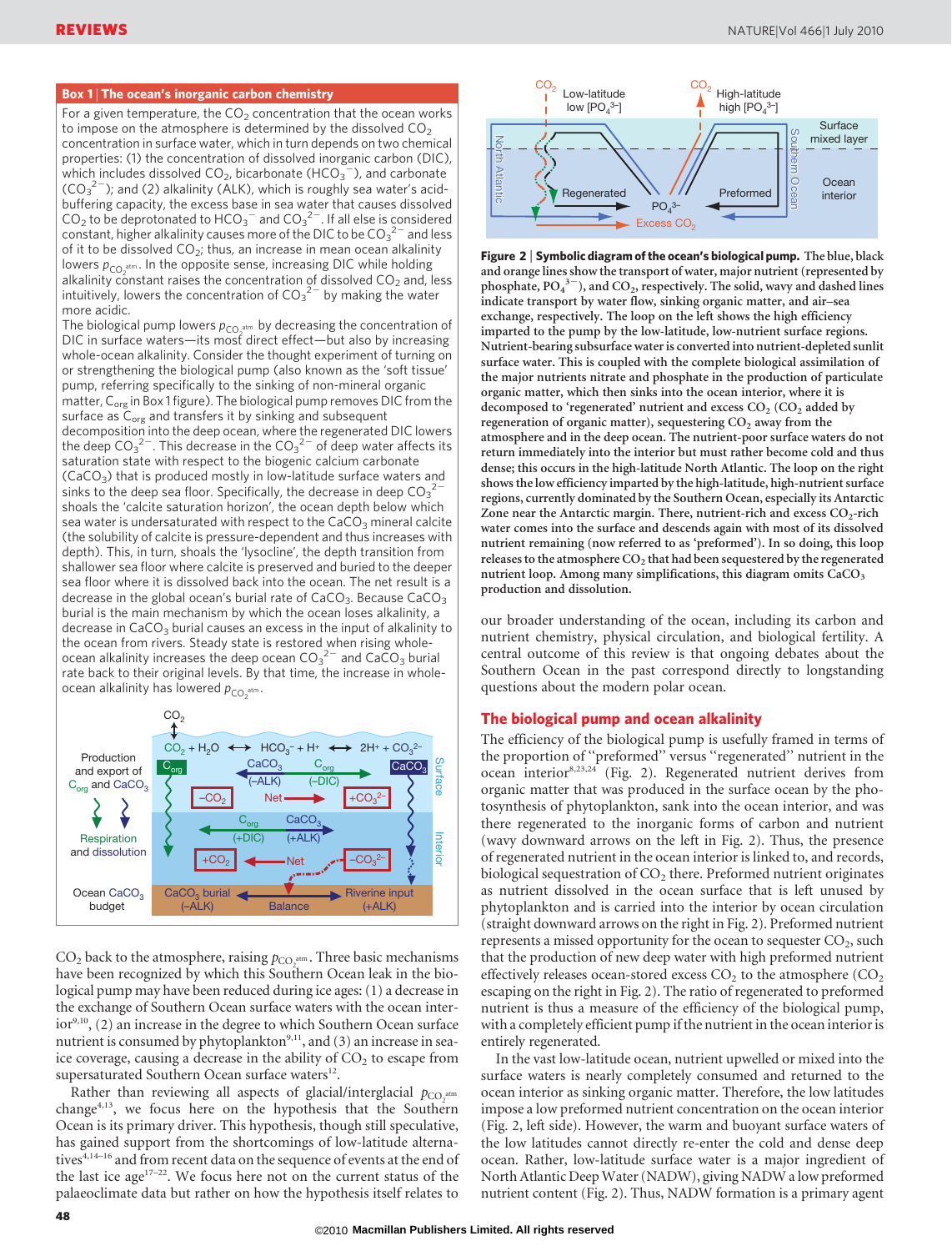by which the low-latitude surface ocean affects the global biological pump, driving it towards high efficiency and thus lowering  $p_{\text{CO}}$  atm 2 (refs 24, 25). Unintuitively, much of the NADW-associated storage of regenerated nutrient and respired  $CO<sub>2</sub>$  is in the Indo-Pacific, at the end of NADW's path (Fig. 3a, dark blue region in the Pacific).

In contrast, the Southern Ocean is the region that imposes the highest preformed nutrient concentration on the interior and is thus responsible for most of the inefficiency in the global biological pump. First, within the core of the Southern Ocean, associated with the Antarctic Circumpolar Current (ACC), the westerly winds upwell nutrient-rich and  $CO_2$ -charged deep water into the surface and blow it equatorward (Fig. 3a). This nutrient-bearing water is then subducted into the mid-depth ocean, as Antarctic Intermediate Water (AAIW) near the Antarctic Polar Front or as Subantarctic Mode Water (SAMW) within the Subantarctic Zone (SAZ in Fig. 3a). Second, denser and deeper water forms in the polar Antarctic Zone



Figure 3 <sup>|</sup> Summary cartoon of the global ocean today and in two possible ice-age states. a, The global ocean today; c, a possible glacial maximum; b, a hypothetical intermediate climate state. NADW, North Atlantic Deep Water; GNAIW, Glacial North Atlantic Intermediate Water; AABW, Antarctic Bottom Water (simplistically taken here to represent all Antarcticformed deep water<sup>27</sup>); AAIW, Antarctic Intermediate Water; SAMW, Subantarctic Mode Water; ITF, Indonesian Through-Flow; AE, Agulhas Eddies (ITF and AE return surface water from the Pacific to the Atlantic, with circled points showing transport out of the page and crosses showing transport into the page); SAZ, Subantarctic Zone; ACC, Antarctic Circumpolar Current; PAZ, Polar Antarctic Zone. Line colours of interior flows indicate their ventilation source region: blue, NADW or GNAIW; yellow, AABW; green, mixed NADW and AABW. Line thickness changes among panels denote changes in flow rate. The steady-state lysocline depth is indicated as a solid red line, with the dashed red line indicating a transient shoaling going into that stage, causing a transient decrease in seafloor CaCO<sub>3</sub> burial that increases ocean alkalinity. Deeper blue shading in the interior indicates a higher concentration of regenerated nutrient and thus regenerated (that is, excess)  $CO<sub>2</sub>$ . In **b** and **c**, PAZ ventilation of the deep

ocean is decreased relative to a (see the much thinner yellow flow lines in b and c). This may be the result of an equatorward shift in the westerly winds (orange symbols above the sea surface) that reduces northward transport of surface waters (slight thinning of this and downstream flow lines) and thus allows the freshwater cap in the PAZ to strengthen (purple shading in the Antarctic and also the North Pacific); in the text, other possible mechanisms for reduced PAZ overturning are also considered. Increased sea ice in the glacial Antarctic may have reduced  $CO<sub>2</sub>$  evasion during the winter and/or encouraged algal nutrient consumption in the summer by shoaling the mixed layer and releasing a winter's worth of aeolian iron deposition. In c, the ice-age dust increase (orange stipples) enhances nutrient extraction in the Southern Ocean surface, especially in the SAZ; the dust increase is shown only over the SAZ although it occurred globally. Finally, in c, GNAIW has replaced NADW, further slowing the ventilation rate of the abyss. This NADW-to-GNAIW switch should have focused the accumulation of dissolved inorganic carbon in the abyss and thus magnified the Southern-Ocean-driven deep sea CaCO<sub>3</sub> dissolution event that raised the pH of the ocean and thus further lowered  $p_{CO_2^{\text{atm}}}$ . Speculatively, **b** may represent a midglacial state (see text and Fig. 4).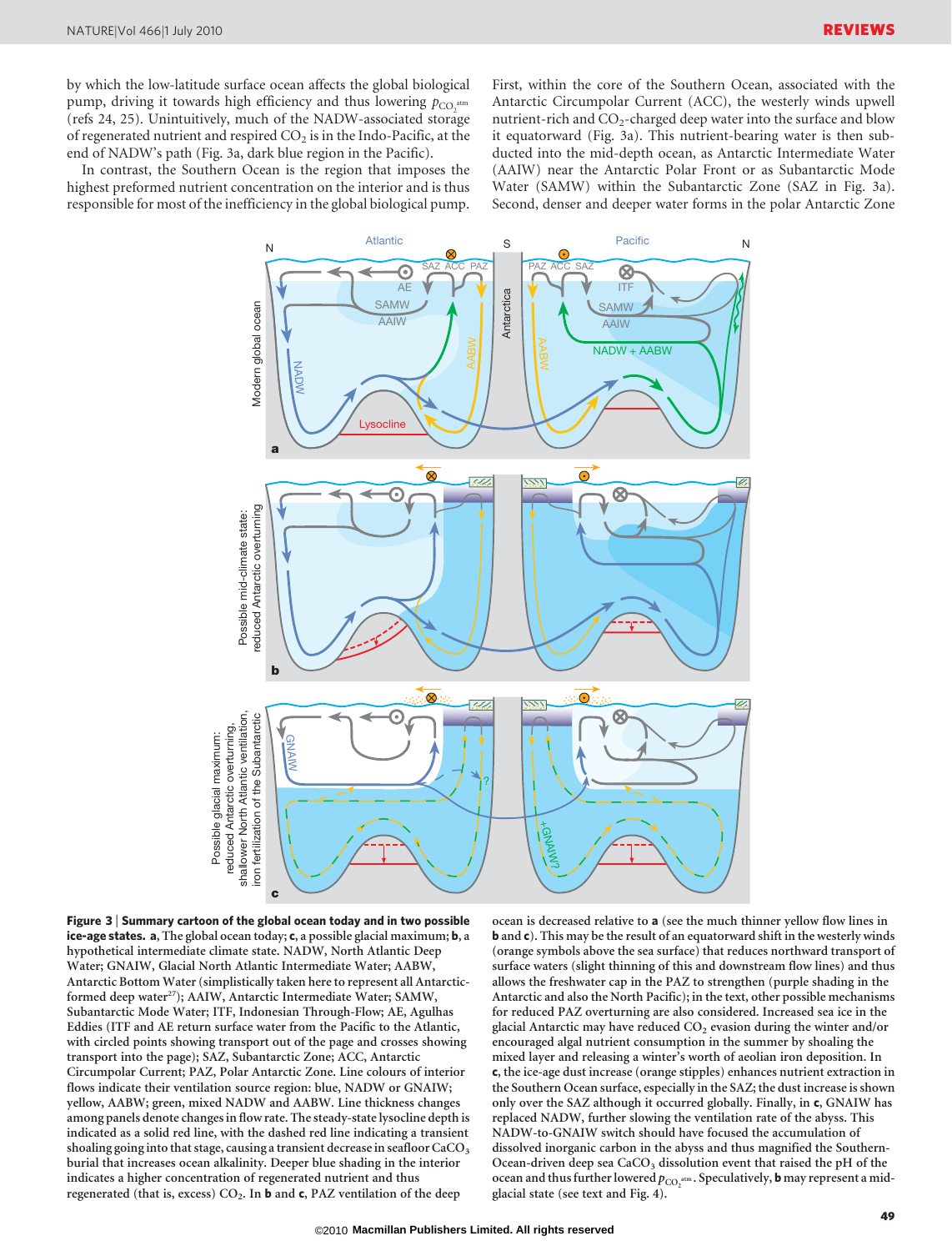(PAZ) to the south of the ACC. With regard to the Southern Ocean 'leak' in the biological pump, the PAZ is probably the most critical region: it has the highest unused nutrient content, and it partially ventilates (fills with atmosphere-equilibrated surface water) the voluminous abyssal ocean<sup>26</sup>. In the PAZ, Antarctic Bottom Water (AABW) in Fig. 3a) forms along the Antarctic continental margin, isolated to some degree from 'open' (off-shore) surface waters. However, other new ocean interior waters form that more directly reflect open PAZ conditions $27$ .

The Southern Ocean leak in the biological pump can be stemmed by (1) reducing the preformed nutrient content of the region's input of new water into the ocean interior, (2) reducing the volume of the interior that it ventilates, or both. Focusing for the moment on the PAZ, if productivity increases so as to decrease the region's surface nutrient concentration, then  $p_{CO_2^{\text{atm}}}$  decreases owing to a decrease in the preformed nutrient content of PAZ-formed deep water (process (1) above). If PAZ overturning and productivity decrease in step, so as to maintain a constant surface nutrient concentration, then  $p_{CO_2^{\text{atm}}}$  decreases solely owing to a decrease in the volumetric importance of PAZ-formed deep water (process (2) above). If PAZ overturning decreases while productivity increases or does not decrease as much as does the nutrient supply from below, then  $p_{CO_2^{\text{atm}}}$  decreases as a result of both processes (1) and (2). In contrast, sea-ice-driven gas-exchange reduction lowers  $p_{CO_2^{\text{atm}}}$  by partially decoupling  $CO<sub>2</sub>$  fluxes from the preformed nutrient metric: it prevents  $CO<sub>2</sub>$  release out of high-nutrient,  $CO<sub>2</sub>$ -supersaturated surface waters, resulting in new deep water with high preformed nutrient but also high excess CO<sub>2</sub>.

Some palaeoceanographic data support a reduction in the Southern Ocean  $CO<sub>2</sub>$  leak through a combination of processes  $(1)$ and (2) above. Most productivity indicators<sup>18,28</sup> (but not all<sup>29</sup>) suggest that the 'export' of sinking organic carbon out of the Antarctic surface was reduced during ice ages (Fig. 1d), while some other types of data are interpreted to indicate that surface nutrient was more completely consumed<sup>9,30</sup>. For export to have been lower while nutrient consumption was higher, the supply of nutrient (and thus water) to the Antarctic surface from the deep ocean below must have been reduced during ice ages<sup>9</sup>. In return, the Southern Ocean as a whole should have reduced its formation of new subsurface water (Fig. 3b), and what did form may have had less preformed nutrient.

The reduction in Southern Ocean subsurface water formation may have been limited to AAIW and SAMW. However, an arguably expected physical consequence of reduced import of water from below is that PAZ-sourced deep water formation should also have decreased (Fig. 3b; see next section). Such a decrease in the PAZ deep water formation rate is supported by evidence of proportionally less atmospherically derived radiocarbon in Southern-Ocean-sourced deep water<sup>31-33</sup> and of less efficient transfer of radiocarbon from atmosphere to ocean during the last ice age than today<sup>34</sup>, although these findings could also result from sea-ice limitation of gas exchange<sup>35</sup>. Below, depending on the context, the term Antarctic "stratification"<sup>9</sup> refers to these coupled inferences about Antarctic ice-age conditions (Fig. 3b and c): that is, the reduced input of subsurface water and nutrient into its surface layer, and the reduced ventilation of the deep ocean by the PAZ.

Because the regeneration of organic matter consumes oxygen  $(O_2)$ , any biological pump mechanism for lowering ice-age  $p_{CO_2}$ <sub>atm</sub> decreases the dissolved  $O_2$  content of the ocean interior<sup>3</sup>. The ice-age deep Pacific apparently had less  $O_2$  (ref. 36), implying more regenerated (less preformed) nutrient and thus more storage of respired  $CO<sub>2</sub>$ , as expected if the Antarctic formed less deep water and/or formed deep water with less preformed nutrient. An early concern with the biological pump mechanisms was that the ice-age data do not indicate the widespread depletion of  $O_2$  (suboxia) in the ocean interior, which box models predicted<sup>5-7</sup>. However, Southern Ocean mechanisms for lowering ice-age  $p_{CO_2^{\text{atm}}}$  focus their increased  $O_2$  consumption in the ocean's

deeper waters (Fig. 3b and c), where regenerated  $CO<sub>2</sub>$  storage can increase greatly without reaching suboxia<sup>37,38</sup>.

Such an increase in deep ocean excess  $CO<sub>2</sub>$  also activates a powerful feedback involving ocean 'alkalinity' that amplifies the total  $CO<sub>2</sub>$  drawdown (Box 1). Reduced  $CO<sub>2</sub>$  release from the Antarctic, regardless of mechanism, would increase the concentration of dissolved inorganic carbon and thus lower the concentration of carbonate ion  $(CO_3^2)$  in the deep ocean. This reduces the burial rate of calcium carbonate (Box 1; transient shoaling of the 'lysocline' in Fig. 3b), forcing an increase in whole-ocean alkalinity, which draws additional  $CO<sub>2</sub>$  into the ocean. Including this effect, box model results suggest that shutting down PAZ deep water formation or completely covering the PAZ with ice, separate from any change in the more equatorward Southern Ocean, would lower  $p_{CO_2^{\text{atm}}}$  by  $\sim$ 40 p.p.m., although this value depends on uncertain aspects of the models<sup>8,10,12,25,39</sup>. In the likely case that neither Antarctic overturning nor  $CO<sub>2</sub>$  gas exchange were completely shut off, more complete nutrient consumption in the Antarctic would have complemented these mechanisms, lowering  $p_{CO_2^{\text{atm}}}$  by this amount or more.

Whereas the sinking flux of organic matter out of the Antarctic surface was apparently reduced during the last ice age, it was greater than today in the Subantarctic Zone<sup>40,41</sup>, with some evidence for more complete nutrient consumption<sup>42</sup>. More complete nutrient consumption at the Subantarctic surface reduces the preformed nutrient transported into the mid-depth ocean (100–1,500 m, the light-blue upper ocean interior in Fig. 3c). The increase in the efficiency of the global biological pump due to this change would have been modest because of the modest volume of the ocean interior volume ventilated by SAMW and AAIW (Fig. 3a). However, Subantarctic nutrient drawdown would also have shifted regenerated  $CO<sub>2</sub>$  downward from middepths to the abyssal ocean where the lysocline is found<sup>38</sup>. This then activates the alkalinity feedback that further lowers  $p_{CO_2^{\text{atm}}}$  (Box 1). Moreover, the decrease in the nutrient content of mid-depths (and/or a proposed increase in the ratio of silicate to nitrate and phosphate<sup>43</sup>) may have affected low-latitude phytoplankton productivity, decreasing the production and rain of  $CaCO<sub>3</sub>$  to the seafloor<sup>44,45</sup>. If so, the ocean would gain alkalinity so as to rebalance CaCO<sub>3</sub> burial with the river input of dissolved CaCO<sub>3</sub>, further lowering  $p_{CO_2^{\text{atm}}}$  in the process<sup>37,45</sup>. Including these effects on ocean alkalinity, a  $p_{CO_2}^{2 \text{nm}}$  decrease of 40 p.p.m. is possible for Subantarctic nutrient drawdown<sup>42,45,46</sup>. Combined with the proposed polar Antarctic changes, the  $p_{CO_2^{\text{atm}}}$ decrease observed during peak ice ages is within reach.

We noted above that NADW formation is central to the highly efficient low-latitude biological pump, introducing low preformed nutrient water into the ocean interior (Fig. 2). During the Last Glacial Maximum, when  $p_{\text{CO}}$  atm was lowest, North Atlantic ventilation apparently formed Glacial<sup>®</sup> North Atlantic Intermediate Water (GNAIW) rather than the NADW observed today, leaving the abyssal ocean depths ( $>2.0-2.5$  km) less directly ventilated by the North Atlantic<sup>47</sup> (Fig. 3c). The water that filled the deeper Atlantic apparently derived from the Southern Ocean, as AABW does today but over a much greater depth and volume. If the Antarctic was the primary ventilator of this abyssal Atlantic water, the NADW-to-GNAIW switch would have caused the voluminous deep ocean to drift back towards the Antarctic high-preformed nutrient endmember, causing the ocean to release  $CO<sub>2</sub>$  back to the atmosphere (Fig. 2). This would seem to represent an impediment for the polar-ocean-based explanations for lower ice-age  $p_{CO_2^{\text{atm}}}.$ 

However, in the context of the proposed Southern Ocean conditions, other aspects of the NADW-to-GNAIW transition affect  $p_{CO_2}$ <sup>atm</sup> in the opposite sense. First, GNAIW appears to have been lower in preformed nutrient than modern NADW<sup>47</sup>, partially offsetting its smaller volume. Second, an ice-age increase in nutrient consumption in Southern Ocean surface waters<sup>9,30,42</sup> would have reduced the cost in preformed nutrient of shifting from North Atlantic to Southern Ocean ventilation. Third, the shoaling from NADW to GNAIW would have worked to shift the ocean's burden of excess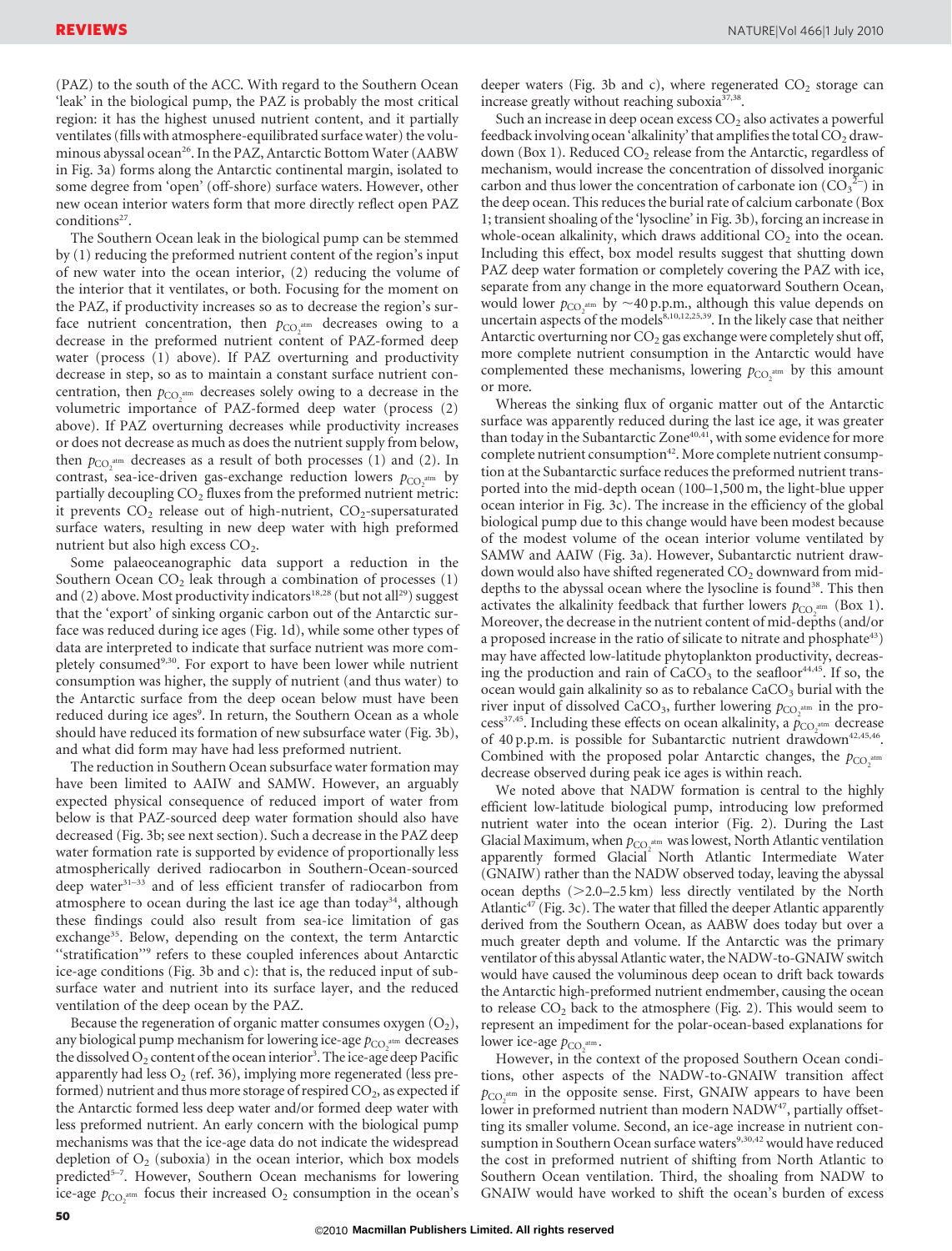$CO<sub>2</sub>$  from the mid-depth ocean into the abyss, increasing wholeocean alkalinity much as the proposed Southern Ocean changes do<sup>38</sup>. Fourth, a geochemical synergy develops: the Southern Ocean changes concentrate excess  $CO<sub>2</sub>$  in the abyss, while the lack of direct ventilation from the North Atlantic allows this excess  $CO<sub>2</sub>$  to accumulate there (Fig. 3c). This maximizes the deep-sea  $CaCO<sub>3</sub>$  dissolution event and the resulting whole-ocean alkalinity increase and  $p_{CO_2^{\text{atm}}}$  decrease<sup>10,37,38</sup>. Thus, the NADW-to-GNAIW transition in combination with the proposed Southern Ocean changes may cause a net decline in  $p_{\text{CO}_2^{\text{atm}}}$  greater than that caused by Southern Ocean changes alone.

## Polar ventilation of the deep ocean

If ocean geochemistry offers up Southern Ocean change as a mechanism for reaching ice-age  $p_{CO_2^{\text{atm}}}$ , numerical models of ocean physics threaten to strip it away. These models tend to predict more—not less—Antarctic overturning in ice-age simulations<sup>48</sup> and instead predict increased Antarctic stratification and reduced deep water formation under anthropogenic global warming<sup>49</sup>. The model behaviour can be rationalized in terms of relatively simple dynamics. For example, global warming tends to strengthen the poleward transport of water vapour through the atmosphere, which should work to stratify the polar ocean under warmer climates<sup>49</sup>. In contrast, the postulated tendency for Antarctic overturning to decrease as global temperatures fall is harder to explain, and it has never been adequately simulated.

Some proposed physical mechanisms for slower Antarctic ventilation of the deep ocean during cold climates have focused on the low salinity of its surface water, which derives from net evaporation at low latitudes and net precipitation at high latitudes. One such proposal involves the Southern Hemisphere westerly winds. Upon cooling, the westerly winds may move equatorward and perhaps weaken, both of which would reduce the northward export of Antarctic surface waters and the resulting upwelling of relatively salty deep water<sup>50</sup> (Fig. 3b). The low-salinity, low-density lid that characterizes the modern Antarctic surface would strengthen because the net freshwater input to the Antarctic would no longer be so strongly dissipated by the upwelling of deep water<sup>51</sup>. The increased Antarctic density stratification would, in turn, discourage Antarctic deep water formation. A second proposal involves the lower sensitivity of sea water density to temperature at low temperatures, referred to here as the equation-ofstate (EOS) mechanism<sup>52-54</sup>. In polar regions such as the Antarctic, wintertime temperatures are lowest at the surface, encouraging vertical mixing and, in the extreme cases, deep water formation; however, the low salinity of the Antarctic surface works against temperature's drive for overturning. In the EOS mechanism, global ocean cooling reduces the effect of temperature on polar ocean density structure. This makes the low salinity of Antarctic surface waters the dominant factor, thus strengthening the density stratification and discouraging Antarctic deep water formation. Valid criticisms exist for both hypotheses. The winds may not have changed as required; even if they did, their effect on Antarctic upwelling may have been buffered by eddies<sup>55</sup>. The EOS mechanism is implicit in the physics of ocean models, yet it has only occasionally arisen as an important factor.

Another proposal focuses on the rate of dense water removal from the deep ocean<sup>56</sup>. During ice ages, the Antarctic may have formed much denser deep water than today<sup>57</sup>, which may have led to stronger density gradients in the ocean interior. Because the energy required for mixing two waters increases with the waters' density difference, extremely dense ice-age Antarctic-sourced abyssal water may have mixed with overlying waters much more slowly than does modern Antarctic-sourced deep water<sup>56,58</sup>. With less mixing-driven loss of dense Antarctic-sourced deep water from the ocean interior, the demand for this water would have decreased. Moreover, the resulting reduction in Antarctic overturning may have allowed fresh water to accumulate at the Antarctic surface, explaining the stronger upper water column stratification inferred for the ice-age Antarctic. While plausible, this hypothesis is unintuitive, as it posits that the formation

of denser Antarctic deep water would cause less of it to form, and numerical ocean models do not as yet support it.

An additional hurdle for the Antarctic stratification hypothesis arises from the observed shoaling of North-Atlantic-formed deep water during the last ice age. If ocean models accomplish this shoaling, they do so by increasing the formation rate and density of Antarctic overturning<sup>48</sup>. That is, for Antarctic-sourced deep water to fill a greater volume of the ocean interior during the last ice age, the models must form more of it. The main recognized cause for this behaviour is a global requirement for continuous dense deep water production<sup>59,60</sup>, driven by the loss of the ocean's densest deep waters to wind-driven upwelling south of the Drake Passage<sup>61</sup> and the downward mixing of buoyant water in the low latitudes<sup>62</sup>. If the formation rate of dense deep water decreases in the North Atlantic, there is greater demand for deep water formation in the Southern Ocean.

In defence of the stratification hypothesis, the models' calculation of mixing between different density waters in the ocean interior is highly suspect<sup>60</sup>, and yet this mixing is central to the models' tendency for inverse behaviour between North Atlantic and Antarctic overturning51. The models can have too much deep mixing, and they generally do not take into account the fact that more energy is required to mix across a greater density difference<sup>60,63</sup>. Deep mixing may be the Achilles' heel of the models that has prevented them from capturing a climate change that greatly decreases the global demand for new deep water and thus allows reduced deep water formation in both the North Atlantic and the Antarctic.

At the same time, a complete hypothesis for reduced Antarctic overturning must match the observation that the deep Atlantic was dominated by a water mass that penetrated northwards from the deep Southern Ocean<sup>47</sup>. In the case of uniquely dense Antarcticformed bottom water during ice ages<sup>57</sup>, the proposed reduction in its mixing with overlying North-Atlantic-sourced mid-depth water<sup>56</sup> may have allowed Southern-Ocean-sourced water to accumulate in the abyss<sup>64</sup>, even if it was forming slowly. Similarly, the proposed iceage westerly wind shift, by decreasing both upwelling<sup>51</sup> and deep mixing<sup>56</sup> in the Southern Ocean, might have preserved Southern-Ocean-sourced dense deep water and allowed its volume to expand.

Alternatively, two different processes may be at work, one that decreases Antarctic overturning (Fig. 3b) and a second that shoals the contact between North-Atlantic-sourced and Southern-Oceansourced deep water in the ice-age Atlantic (Fig. 3c). Indeed, some data suggest a temporal decoupling of these processes, both on the million-year timescale<sup>65</sup> and within individual ice ages<sup>66</sup>.

Yet another view of the disconnect between the Antarctic stratification hypothesis and ocean model behaviour is that it argues instead for sea-ice-driven reduction in  $p_{CO_2^{\text{atm}}}$ . If in fact ice-age deep ocean ventilation was dominated by a rapidly overturning polar Antarctic Zone and if PAZ productivity was not higher than today, then extensive sea-ice cover slowing gas exchange emerges as the only mechanism that could prevent increased  $CO<sub>2</sub>$  evasion from the PAZ during ice ages<sup>12</sup>. Indeed, in the modern PAZ, sea-ice cover appears to impede wintertime  $CO_2$  escape<sup>67</sup>. In this scenario, the ice-age evidence for Antarctic stratification<sup>9</sup>, rather than applying to the entire Antarctic, might be explained by the melting of sea ice that had been transported northward from as-yet-unstudied sites nearer the Antarctic continent where intense ice formation and dense water production occurred<sup>8</sup>. However, a major reduction in CO<sub>2</sub> degassing requires ice coverage to be nearly complete in the regions of deep water formation<sup>12</sup>, the physical plausibility of which has been questioned<sup>68</sup>. Moreover, deep water formation may gravitate to open water, where the heat flux out of the ocean is much greater.

# Algal nutrient consumption in the Southern Ocean

More complete consumption of nutrient in the ice-age Southern Ocean was introduced above as both a sign of other ocean changes (for example, Antarctic stratification) and a potentially important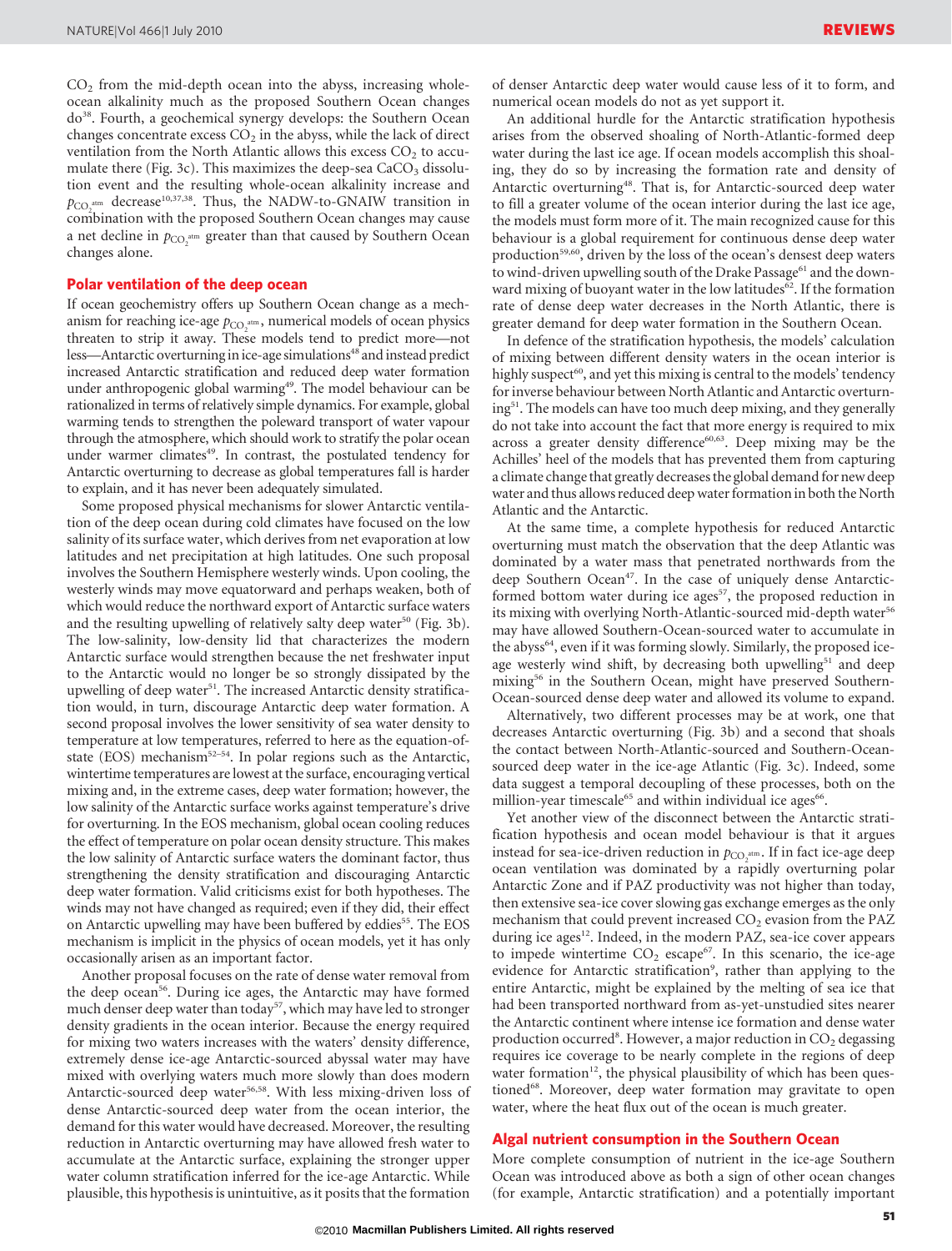

Figure 4 <sup>|</sup> Palaeoclimate records over the most recent full glacial cycle and the last deglaciation, suggesting the roles of the Southern Ocean and North Atlantic in glacial/interglacial atmospheric  $CO<sub>2</sub>$  change. The top panel (a–h) shows the most recent full glacial cycle, and the bottom panel  $(i-m)$  shows the last deglaciation. **a**, Summer insolation at 65 $\degree$  N, Milanković and Köppen's hypothesized driver of ice growth (low insolation) and decay (high isolation)<sup>96</sup>. **b**, l, Atmospheric CO<sub>2</sub> concentration as reconstructed from Antarctic ice cores<sup>19,78,97</sup>. c, m, Antarctic temperature reconstructed from the deuterium content of an Antarctic ice core<sup>94</sup>. **d**, The Antarctic sediment reflectance record<sup>95</sup> also shown in Fig. 1 (left axis), which varies with the concentration of biogenic opal, and more direct reconstructions of Antarctic biogenic opal flux<sup>18</sup> (right axis of  $e$ , and  $k$ ).  $f$ , Dust accumulation in an Antarctic ice core<sup>98</sup>, a rough measure of dust flux changes over the Southern Ocean. g, Concentration of alkenones in a Subantarctic sediment record<sup>41</sup>, suggesting higher Subantarctic productivity when dust-borne iron supply was higher. h,  $\delta^{13}$ C in benthic foraminifera from a sediment core from a depth of 4,600 m in the South Atlantic<sup>66</sup>, suggesting that the first major switch away from NADW formation (and to GNAIW) occurred near the boundary of the marine isotope stages (MIS) 4 and 5. i, The GISP2 (Greenland) record of ice  $\delta^{18}O$ , a measure of local air temperature<sup>99</sup>, when compared with the Antarctic reconstruction of temperature<sup>19</sup>, shows that the Antarctic led deglacial warming, with a hiatus in Antarctic warming during Greenland's Bølling–Allerød (B/A) warm period and a resumption of Antarctic warming during Greenland's Younger Dryas (YD) cold period. j, The  $^{231}$ Pa/ $^{230}$ Th activity ratio of a North Atlantic sediment core<sup>20</sup> suggests a sharp reduction in North Atlantic export of subsurface water beginning 17.5 thousand years ago and coinciding with the Heinrich Event 1 ice rafting event. The Heinrich 1 stadial (HS1), the ensuing circum-North Atlantic cold interval, is labelled, as is the Last Glacial Maximum (LGM). North Atlantic subsurface water formation apparently resumed in the Bølling–Allerød warm period, followed by another reduction at the onset of the Younger Dryas cold period. During both HS1 and the Younger Dryas, Antarctica warmed (m), Antarctic biogenic opal production increased (k), and atmospheric  $p_{CO_2^{\text{atm}}}$  rose (I), suggestive of increased Antarctic overturning and CO<sub>2</sub> release. SMOW and PDB refer to Standard Mean Ocean Water and Pee Dee Belemnite, both isotopic reference materials.

contributor in its own right to ice-age  $p_{\text{CO}_2^{\text{atm}}}$  reduction. But why might such a nutrient change have occurred?

In the Antarctic, both light<sup>69</sup> and the trace nutrient iron<sup>70</sup> are thought to control the productivity of phytoplankton and the export of their organic matter. If iron is the central limiter of annual Antarctic productivity, then the degree of consumption of the major nutrients (nitrate and phosphate) should depend on the supply ratio of iron relative to the major nutrients. If iron supply to the Antarctic surface is always dominantly from underlying deep water and the deep iron concentration does not change with time, then the iron-tonutrient supply ratio would be constant even while the nutrient supply declined with ice-age stratification, and surface nutrient concentration would not change<sup>71</sup>. However, if surface iron inputs were significant during ice ages (from dust, melting ice, or shallow bathymetric features) and/or if deep iron concentration were elevated by such inputs, then ice-age stratification would have increased the iron-to-nutrient supply ratio—the supply of iron would have decreased less than would the supply of major nutrients—and the degree of surface nutrient consumption should have increased, leaving less major nutrient in the surface.

If light is the dominant limiter of Antarctic productivity, the scenario of perennial stratification as well as the prevalence of productivity-conducive sea-ice edge conditions during ice ages should have encouraged algal growth during the summer and led to more complete consumption of surface nutrient<sup>29</sup>. Summertime sea-ice cover would have sharply reduced light and thus decreased nutrient consumption, but year-round ice cover is not supported for most of the ice-age Antarctic<sup>72</sup>.

In short, most views of polar phytoplankton limitation lead to the expectation that Antarctic stratification would have resulted in similar or more complete consumption of the surface nutrient pool, with environments closer to atmospheric iron sources and/or melting sea ice more likely to show the greatest increase in nutrient consumption. This is broadly consistent with ice-age Antarctic nitrogen isotope data suggesting that consumption was most complete in the more polar Antarctic, near the summer sea-ice front<sup>30</sup>.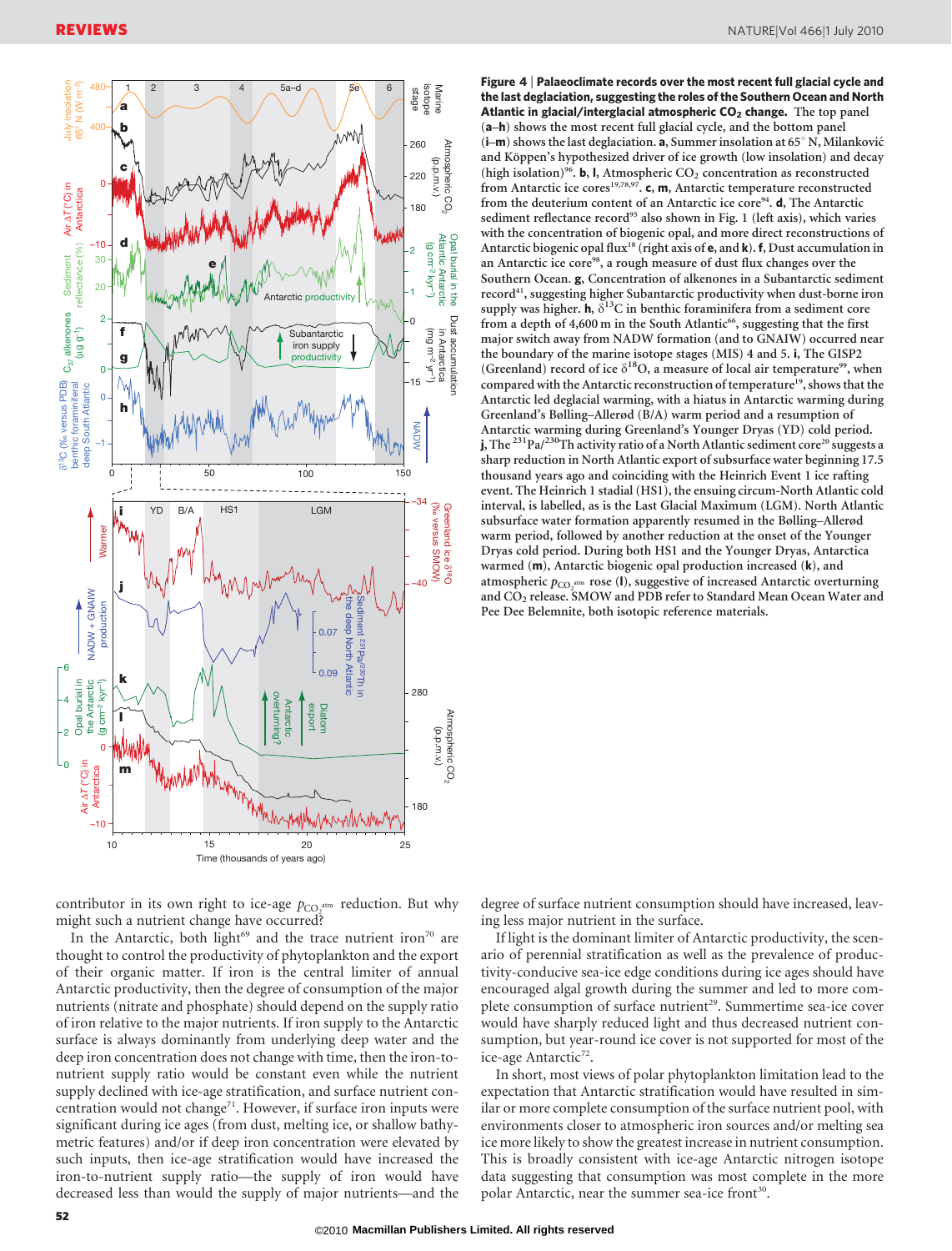The evidence from the ice-age Subantarctic for increased productivity and nutrient drawdown is perhaps also to be expected, because it is one of the best candidate regions for natural iron fertilization<sup>46</sup>. It falls in the same latitude band and wind path as the major Southern Hemisphere dust sources, which intensified during ice ages<sup>73</sup> (Fig. 3). Moreover, for its iron supply, it depends more on dust than does the Antarctic, which receives much of its iron from upwelled deep water $71$ . Even if light were the limiting factor in the Subantarctic, increased ice-derived fresh water from the Antarctic may have stabilized its surface waters and thus spurred phytoplankton growth.

Perhaps the most difficult observation to explain from the ice-age Subantarctic is the dramatic increase in biogenic opal production in its Atlantic sector<sup>40</sup>. If nutrient supply into the Antarctic were reduced during ice ages and most nutrient was consumed in that region, then the nutrient supply from the Antarctic surface to the Subantarctic should have dropped, which would have limited the productivity increase that more complete nutrient consumption can explain. An answer might be found in the proposed northward shift in wind-driven upwelling (Fig.  $3^{30}$ . Alternatively, 'leakage' of silicate from the Antarctic to the Subantarctic may have increased during ice ages<sup>43</sup>, fuelling the production of high-opal biogenic matter in the ice-age Subantarctic<sup>45</sup>.

#### Evidence from the timing of changes

To this point, we have focused on the concepts—geochemical, physical and biological—linking the polar oceans to  $p_{CO_2^{\text{atm}}}$  change. Yet these concepts were explored largely because of strong indications from palaeoclimate measurements, such as the timing of  $p_{CO_2^{\text{atm}}}$ change at the end of the last ice age.

At the end of the last ice age, the most rapid Antarctic warming began about 18 thousand years ago (Fig. 4c, m). The rises in  $p_{CO, \text{atm}}$ (Fig. 4l) and in Antarctic opal flux<sup>18</sup> (Fig. 4k), which is a measure of the export of biogenic material out of the surface ocean, had very similar timing. This argues for a central role for Antarctic surface/deep water exchange in glacial/interglacial  $p_{\text{CO}_2^{\text{atm}}}$  change<sup>19</sup>. Moreover, the first major deglacial increases in both Antarctic temperature and  $p_{CO, atm}$ also seem to coincide with the Heinrich Event 1 (H1) in the North Atlantic<sup>17,74</sup> (Fig. 4i, j). This event is characterized by debris-bearing icebergs, freshening of polar North Atlantic surface waters, an abrupt decrease in North Atlantic subsurface water formation, and circum-North-Atlantic cooling<sup>20,75</sup>. Although some orbitally driven Antarctic warming may have predated Heinrich Event  $1^{76,77}$ , the event has arisen as the probable trigger of the abrupt Antarctic changes that led to the first major pulse of deglacial  $p_{CO_2^{\text{atm}}}$  rise<sup>17</sup>. Moreover, a similar sequence of events appears to initiate the  $p_{CO_2^{\text{atm}}}$  rise during the Younger Dryas interval (YD in Fig. 4), the Heinrich-associated cold intervals within the last ice age<sup>78,79</sup>, and at previous deglaciations<sup>80,81</sup>. Increasing Northern Hemisphere summer insolation may trigger the North Atlantic events that appear to initiate major deglaciations (Fig. 4a), which would explain in part the apparent orbital pacing of deglaciations<sup>74</sup>.

The deglacial sequence currently has multiple plausible explanations, which draw on the concepts discussed above. As a first option, the freshwater-driven shutdown in ocean ventilation by the North Atlantic, which removed a source of dense water to the ocean interior, may have resulted in a "density vacuum"<sup>59</sup> in the deep ocean, precipitating an increase in Antarctic deep water formation to fill that vacuum74,79. The associated Antarctic overturning released biologically sequestered  $CO<sub>2</sub>$  into the atmosphere and melted highly reflective Antarctic sea ice, causing regional and global warming. An alternative follows from the wind-shift hypothesis for reduced iceage Antarctic overturning<sup>50</sup>. The reduced upper-ocean and atmospheric transport of heat from South to North due to the Heinrich Event 1 shutdown of North Atlantic overturning warmed the Southern Hemisphere<sup>22,82</sup>, which may have shifted the Southern Hemisphere westerly wind belt southward<sup>83</sup>. This may then have driven increased Antarctic upwelling<sup>17,18,84</sup>, which would have eroded the Antarctic salinity-driven stratification and thus encouraged the Antarctic to form deep water<sup>50,51</sup>. A third alternative is in the vein of the sea-ice gasexchange hypothesis<sup>12</sup>: the Southern Hemisphere warming reduced Antarctic sea-ice cover that had previously prevented the release of CO2 from supersaturated Antarctic surface waters. Antarctic ice core evidence of decreasing dust flux before Heinrich Event 1<sup>85</sup> suggests that iron fertilization should not have prevented  $CO<sub>2</sub>$  release associated with these circulation or sea-ice changes. Distinguishing among these and other deglacial scenarios may help to identify the ice-age conditions that sequestered  $CO<sub>2</sub>$  in the first place.

The larger-scale structure of the  $p_{CO_2^{\text{atm}}}$  record may also provide insight. Over at least the last 400 thousand years, the declines in  $p_{CO<sub>2</sub><sup>atm</sup>}$  to their minima during peak ice ages tend to occur over tens of thousands of years and/or in steps (Fig. 1). This temporal behaviour is roughly intermediate between the Antarctic ice core temperature reconstructions, which indicate fast cooling into ice ages, and the more gradual glacial increase in ocean calcite  $\delta^{18}O$  (Fig. 1). The slow and/or multi-stepped decline in  $p_{CO_2^{\text{atm}}}$  may result in part from the progressive activation of distinct  $p_{CO_2}^{\text{atm}}$ -reducing processes<sup>39</sup>.

How might a Southern Ocean control on  $p_{CO_2^{\text{atm}}}$  explain this temporal structure? Focusing on the last glacial cycle, the Antarctic cooling early in the last ice age, 115 thousand years ago (Fig. 4c), suggests reduced Antarctic overturning or increased sea-ice suppression of gas exchange as driving part of the  $\sim$ 40 p.p.m. of  $p_{CO, \text{atm}}$ decline at that time (Fig. 4b)<sup>39</sup>. This change may also mark the largest single step in cooling of the ocean interior<sup>86</sup>, with its attendant oceanic uptake of  $CO<sub>2</sub>$ . In contrast, the second major decline in  $p_{CO_2}$ <sup>atm</sup> 70 thousand years ago, which coincides with a major dust flux increase to Antarctic ice cores (Fig. 4f) and Subantarctic sediment cores<sup>41</sup>, has been attributed by some to iron fertilization of the Southern Ocean, the Subantarctic in particular<sup>42,46,87</sup> (Fig. 4g). This may also have been the time of sharpest transition from NADW to GNAIW<sup>66</sup> (Fig. 4h), which may have increased the ability of the Southern Ocean changes to lower  $p_{CO_2^{\text{atm}}}$  (Fig. 3c). Of course, attribution of the individual components of  $p_{CO_2^{\text{atm}}}$  change is only a first step towards a coherent theory for glacial  $p_{CO_2}$ <sup>atm</sup> cycles, which must explain the timing of the drivers themselves.

### Synthesis and implications

The Southern Ocean is strongly implicated as an important driver of glacial/interglacial  $p_{\text{CO}_2^{\text{atm}}}$  changes. One possible control valve is the circulation-driven release of deeply sequestered  $CO<sub>2</sub>$  through the Antarctic surface: reduced water exchange between the Antarctic surface and the underlying deep ocean may have closed this valve during the last ice age. However, other possible drivers or contributors to  $p_{\text{CO}_2}$ <sup>atm</sup> change have been identified. First, enhanced ice coverage in the Antarctic may have provided an alternative or complementary barrier to  $CO<sub>2</sub>$  release from the Antarctic, especially in extreme polar regions where wintertime overturning persisted. Second, despite lower productivity, Antarctic phytoplankton may have more completely consumed a reduced nutrient supply to the Antarctic surface, further increasing  $CO<sub>2</sub>$  storage in the deep ocean. Third, phytoplankton productivity was apparently higher in the Subantarctic Zone, perhaps owing to natural iron fertilization, and may have more efficiently stripped out nutrient before it escaped into the low-latitude upper ocean, adding to the abyssal accumulation of excess  $CO<sub>2</sub>$ . Fourth, increased storage of  $CO<sub>2</sub>$  in the deep sea should have driven a  $CaCO<sub>3</sub>$  dissolution event on the sea floor, making the global ocean more alkaline and thus increasing its capacity to store  $CO<sub>2</sub>$ . Fifth, the shoaling of North-Atlantic-sourced deep water during ice ages may have assisted the above mechanisms by isolating the deep ocean as a slowly ventilated reservoir in which the Southern-Ocean-driven  $CO<sub>2</sub>$ storage was focused, maximizing the  $CaCO<sub>3</sub>$  dissolution caused by the deeply sequestered  $CO<sub>2</sub>$  and thus enhancing the ocean's shift to more alkaline conditions. One view of these mechanisms as a whole is of the effective segregation of the ocean during the last ice age into (1) a slowly ventilated,  $CO_2$ -rich deep ocean most directly under the control of a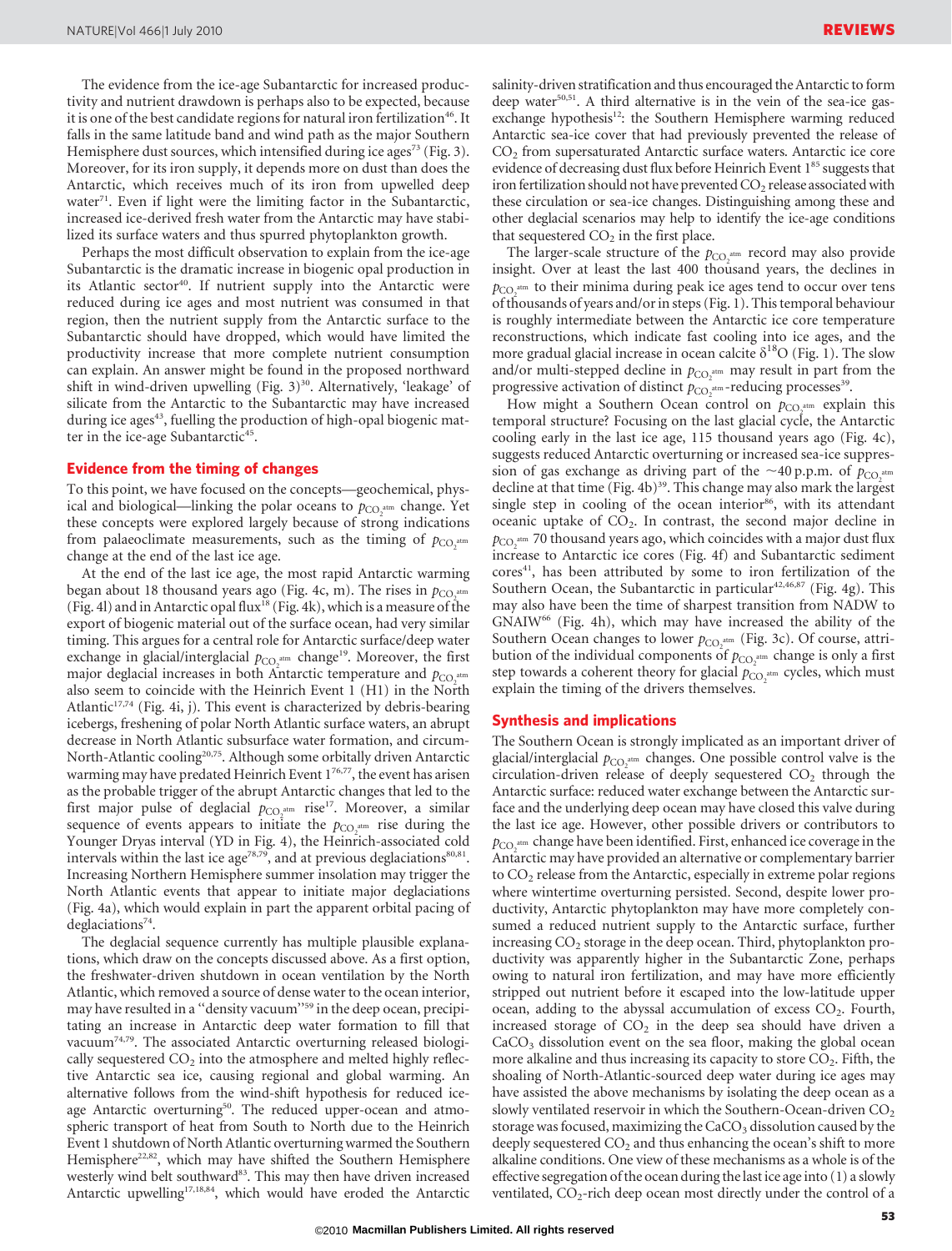stratified and/or ice-covered Antarctic and (2) a nutrient-poor and CO<sub>2</sub>-poor upper ocean ventilated by the North Atlantic and the more equatorward regions of the Southern Ocean (Fig. 3c).

Despite the relative complexity of our narrative, the robust coupling of  $p_{CO_2^{\text{atm}}}$  to climate over glacial cycles calls for a simple explanation. Thus, amid ongoing efforts in palaeo-environmental reconstruction, we must also search for new paths to more general insights. As one example, a mechanistic understanding of the ice-age Antarctic may arise, counter-intuitively, from the high-latitude North Pacific<sup>88</sup>. This region appears to have undergone glacial/interglacial changes similar to those reconstructed for the Antarctic $89-91$  (Fig. 3b). If so, ice-age Antarctic conditions must not have been controlled by regional specifics (for example, the bathymetry of the Antarctic continental shelf or modest shifts in the summertime sea-ice front) but rather must have involved a more fundamental climate response of the polar ocean<sup>52</sup>.

- 1. Petit, J. R. et al. Climate and atmospheric history of the past 420,000 years from the Vostok ice core, Antarctica. Nature 399, 429–436 (1999). Data on  $\bm{p_{\mathbf{CO}}}$  , "m for the last four glacial cycles are reported and interpreted in the<br>context of other ice core data.
- 2. Sowers, T. & Bender, M. L. Climate records covering the last deglaciation. Science 269, 210–214 (1995).
- Broecker, W. S. Glacial to interglacial changes in ocean chemistry. Prog. Oceanogr. 2, 151–197 (1982).

A framework is set forth for considering the causes of glacial/interglacial  $p_{\mathsf{co}_2}$  atm change, and the biological pump and its interaction with seafloor calcium carbonate burial are implicated for the first time.

- 4. Sigman, D. M. & Boyle, E. A. Glacial/interglacial variations in atmospheric carbon dioxide. Nature 407, 859–869 (2000).
- Sarmiento, J. L. & Toggweiler, J. R. A new model for the role of the oceans in determining atmospheric pCO<sub>2</sub>. Nature 308, 621-624 (1984). This study and two others<sup>6,7</sup> first identified the Southern Ocean as a major leak in the modern biological pump and posited that a reduction in this leak was
- responsible for lower  $\mathbf{p}_{\mathsf{CO}_2^\mathtt{atm}}$  during ice ages.<br>6. Siegenthaler, U. & Wenk, T. Rapid atmospheric CO<sub>2</sub> variations and ocean circulation. Nature 308, 624–626 (1984).
- 7. Knox, F. & McElroy, M. Changes in atmospheric  $CO<sub>2</sub>$  influence of the marine biota at high latitude. J. Geophys. Res. 89, 4629–4637 (1984).
- Sigman, D. M. & Haug, G. H. in The Oceans and Marine Geochemistry Vol. 6 Treatise On Geochemistry (ed. Elderfield, H.) 491–528 (Elsevier Pergamon, 2003).
- François, R. F. et al. Water column stratification in the Southern Ocean contributed to the lowering of glacial atmospheric  $CO<sub>2</sub>$ . Nature 389, 929-935 (1997). Palaeoceanographic evidence is reported that the ice-age Antarctic was characterized by less exchange between the surface and the deep ocean and by an associated increase in the completeness with which Antarctic phytoplankton consumed the available nutrient supply, both of which would have lowered  $p_{CO_2}$ <sub>atm</sub>.
- 10. Toggweiler, J. R. Variations in atmospheric  $CO<sub>2</sub>$  driven by ventilation of the ocean's deepest water. Paleoceanography 14, 571–588 (1999).
- 11. Martin, J. H. Glacial-interglacial  $CO<sub>2</sub>$  change: the iron hypothesis. Paleoceanography 5, 1-13 (1990).
- Stephens, B. B. & Keeling, R. F. The influence of Antarctic sea ice on glacialinterglacial  $CO<sub>2</sub>$  variations. Nature 404, 171-174 (2000). Reduced  $CO<sub>2</sub>$  flux across the sea-to-air interface due to sea-ice cover in the Antarctic is proposed and considered quantitatively as the major driver of lower
- ice-age  $p_{co,2^{nm}}$ .<br>13. Archer, D., Winguth, A., Lea, D. & Mahowald, N. What caused the glacial/<br>13. interglacial atmospheric pCO<sub>2</sub> cycles? Rev. Geophys. **38,** 159–189 (2000).
- 14. Sigman, D. M., McCorkle, D. C. & Martin, W. R. The calcite lysocline as a constraint on glacial/interglacial low-latitude production changes. Glob. Biogeochem. Cycles 12, 409–427 (1998).
- 15. Deutsch, C., Sigman, D. M., Thunell, R. C., Meckler, N. & Haug, G. H. Stable isotope constraints on the glacial/interglacial oceanic nitrogen budget. Glob. Biogeochem. Cycles 18, doi: 10.1029/2003GB002189 (2004).
- 16. Ren, H. et al. Foraminiferal isotope evidence of reduced nitrogen fixation in the ice age Atlantic Ocean. Science 323, 244–248 (2009).
- 17. Marchitto, T. M., Lehman, S. J., Ortiz, J. D., Fluckiger, J. & van Geen, A. Marine radiocarbon evidence for the mechanism of deglacial atmospheric  $CO<sub>2</sub>$  rise. Science 316, 1456–1459 (2007).
- 18. Anderson, R. F. et al. Wind-driven upwelling in the Southern Ocean and the deglacial rise in atmospheric  $CO<sub>2</sub>$ . Science 323, 1443-1448 (2009).
- 19. Monnin, E. et al. Atmospheric  $CO<sub>2</sub>$  concentrations over the last glacial termination. Science 291, 112–114 (2001).

20. McManus, J. F., François, R., Gherardi, J. M., Keigwin, L. D. & Brown-Leger, S. Collapse and rapid resumption of Atlantic meridional circulation linked to deglacial climate changes. Nature 428, 834–837 (2004). One of a number of important studies showing that ventilation of the deep ocean by the North Atlantic decreased abruptly in response to Heinrich Event 1, coincident with the first major step in Antarctic warming.

- 21. Spero, H. & Lea, D. The cause of carbon isotope minimum events on glacial terminations. Science 296, 522–525 (2002).
- Barker, S. et al. Interhemispheric Atlantic seesaw response during the last deglaciation. Nature 457, 1097–1050 (2009).
- 23. Ito, T. & Follows, M. J. Preformed phosphate, soft tissue pump and atmospheric CO<sub>2</sub>. J. Mar. Res. 63, 813-839 (2005).
- 24. Toggweiler, J. R., Murnane, R., Carson, S., Gnanadesikan, A. & Sarmiento, J. L. Representation of the carbon cycle in box models and GCMs: 2. Organic pump. Glob. Biogeochem. Cycles 17, 1027, doi:10.1029/2001GB001841 (2003).
- 25. Archer, D. E. et al. Model sensitivity in the effect of Antarctic sea ice and stratification on atmospheric pCO<sub>2</sub>. Paleoceanography 18, 1012, doi: 10.1029/ 2002pa000760 (2003).
- 26. Marinov, I., Gnanadesikan, A., Toggweiler, J. R. & Sarmiento, J. L. The Southern Ocean biogeochemical divide. Nature 441, 964–967 (2006).
- 27. Orsi, A. H., Smethie, W. M. & Bullister, J. L. On the total input of Antarctic waters to the deep ocean: a preliminary estimate from chlorofluorocarbon measurements. J. Geophys. Res. 107, 17, doi:10.1029/2001jc000976 (2002).
- 28. Mortlock, R. A. et al. Evidence for lower productivity in the Antarctic during the last glaciation. Nature 351, 220–223 (1991). In this first large-scale reconstruction of Southern Ocean productivity during the last ice age, the Antarctic was found to be less productive than today, but the
- Subantarctic was found to be more productive. 29. Abelmann, A., Gersonde, R., Cortese, G., Kuhn, G. & Smetacek, V. Extensive phytoplankton blooms in the Atlantic sector of the glacial Southern Ocean. Paleoceanography 21, PA1013, doi: 10.1029/2005PA001199 (2006).
- 30. Robinson, R. S. & Sigman, D. M. Nitrogen isotopic evidence for a poleward decrease in surface nitrate within the ice age Antarctic. Quat. Sci. Rev. 27, 1076–1090 (2008).
- 31. Sikes, E. L., Samson, C. R., Guilderson, T. P. & Howard, W. R. Old radiocarbon ages in the southwest Pacific Ocean during the last glacial period and deglaciation. Nature 405, 555–559 (2000).
- 32. Galbraith, E. D. et al. Carbon dioxide release from the North Pacific abyss during the last deglaciation. Nature 449, 890-893 (2007).
- 33. Keigwin, L. D. Radiocarbon and stable isotope constraints on Last Glacial Maximum and Younger Dryas ventilation in the western North Atlantic.
- Paleoceanography 19, PA4012, doi:10.1029/2004PA001029 (2004).<br>34. Hughen, K. et al. <sup>14</sup>C activity and global carbon cycle changes over the past 50,000 years. Science 303, 202–207 (2004).
- 35. Schmittner, A. Southern Ocean sea ice and radiocarbon ages of glacial bottom waters. Earth Planet. Sci. Lett. 213, 53–62 (2003).
- 36. Jaccard, S. L. et al. Subarctic Pacific evidence for a glacial deepening of the oceanic respired carbon pool. Earth Planet. Sci. Lett. 277, 156–165 (2009).
- 37. Keir, R. S. On the late Pleistocene ocean geochemistry and circulation. Paleoceanography 3, 413–445 (1988).
- 38. Boyle, E. A. Vertical oceanic nutrient fractionation and glacial/interglacial CO<sub>2</sub> cycles. Nature 331, 55–56 (1988).
	- Motivated by his palaeoceanographic data, this author recognized that (1) shifting regenerated nutrients and  $CO<sub>2</sub>$  from the mid-depth to abyssal ocean would drive a deep sea CaCO<sub>3</sub> dissolution event, helping to lower **p<sub>co<sub>s</sub>\*\*\*, and (2)**<br>accumulation of regenerated products in the abyssal (rather than mid-depth)</sub> ocean renders moot previous concerns regarding the lack of ice-age evidence for ocean suboxia.
- 39. Peacock, S., Lane, E. & Restrepo, J. M. A possible sequence of events for the generalized glacial-interglacial cycle. Glob. Biogeochem. Cycles 20, GB2010, doi:10.1029/2005GB002448 (2006).
- 40. Kumar, N. et al. Increased biological productivity and export production in the glacial Southern Ocean. Nature 378, 675–680 (1995).
- 41. Martinez-Garcia, A. et al. Links between iron supply, marine productivity, sea surface temperature, and  $CO<sub>2</sub>$  over the last 1.1 Ma. Paleoceanography 24, 14, doi: 10.1029/2008pa001657 (2009).
- 42. Robinson, R. S. et al. Diatom-bound  ${}^{15}N/{}^{14}N$ : new support for enhanced nutrient consumption in the ice age subantarctic. Paleoceanography 20, PA3003, doi:10.1029/2004PA001114 (2005).
- 43. Brzezinski, M. A. et al. A switch from  $Si(OH)_4$  to  $NO_3^-$  depletion in the glacial Southern Ocean. Geophys. Res. Lett. 29, 12, doi: 10.1029/2001GL014349 (2002).
- 44. Loubere, P., Mekik, F., François, R. & Pichat, S. Export fluxes of calcite in the eastern equatorial Pacific from the Last Glacial Maximum to present. Paleoceanography 19, PA2018, doi: 10.1029/2003PA000986 (2004).
- 45. Matsumoto, K., Sarmiento, J. L. & Brzezinski, M. A. Silicic acid 'leakage' from the Southern Ocean as a possible mechanism for explaining glacial atmospheric pCO2. Glob. Biogeochem. Cycles 16, doi: 10.1029/2001GB001442 (2002).
- 46. Watson, A. J., Bakker, D. C. E., Ridgewell, A. J., Boyd, P. W. & Law, C. S. Effect of iron supply on Southern Ocean  $CO<sub>2</sub>$  uptake and implications for atmospheric CO<sub>2</sub>. Nature 407, 730-733 (2000).
- 47. Lynch-Stieglitz, J. et al. Atlantic meridional overturning circulation during the Last Glacial Maximum. Science 316, 66–69 (2007). A literature review and an attempt at community consensus as to the nature of North Atlantic deep ocean circulation during the last ice age.
- 48. Liu, Z. Y., Shin, S. I., Webb, R. S., Lewis, W. & Otto-Bliesner, B. L. Atmospheric CO<sub>2</sub> forcing on glacial thermohaline circulation and climate. Geophys. Res. Lett. 32, 4, doi: 10.1029/2004gl021929 (2005).
- 49. Manabe, S. & Stouffer, R. J. Century-scale effects of increased atmospheric  $CO<sub>2</sub>$ on the ocean-atmosphere system. Nature 364, 215–218 (1993).